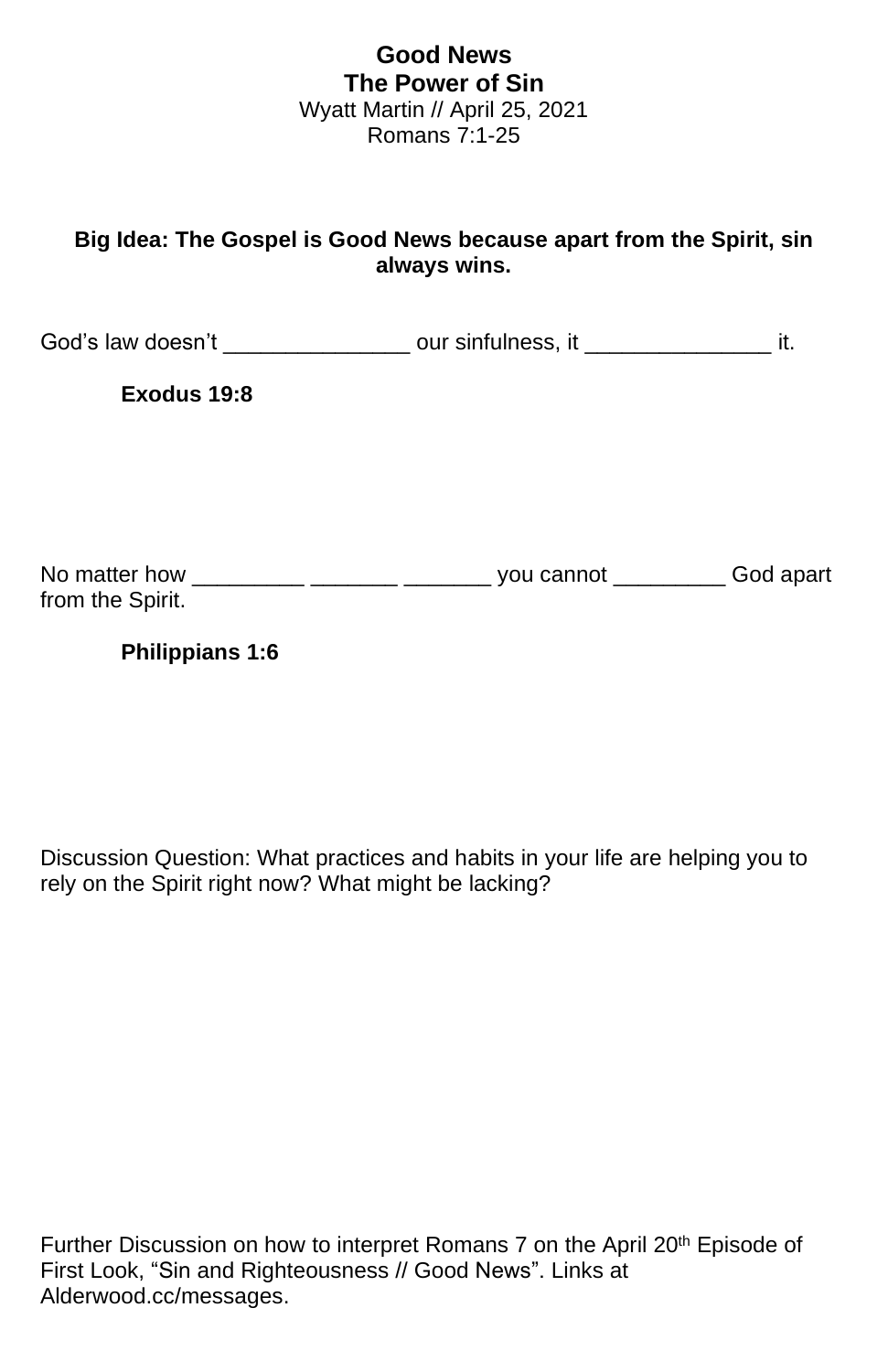We're in a series in the book of Romans called Good News where we are studying the many ways that the gospel is good news for everyone. This week, our passage is **Romans 7:1-25**, and we learn that the gospel is good news because apart from the Spirit, sin always wins.

Use these questions to discuss the message from Sunday, focusing on how you can **grow** as an everyday follower of Jesus and how you can **go** accomplish what Jesus calls you to do.

1. After reading this passage and listening to the message, what was something new that you learned? What questions do you still have?

2. According to this passage, what is the purpose of God's law? (**vs. 7-13**) How have you seen it serve that purpose in your life?

3. Have someone read **vs. 14-15**. Do you resonate with this at all? How does the Spirit of God come into play when you feel this way?